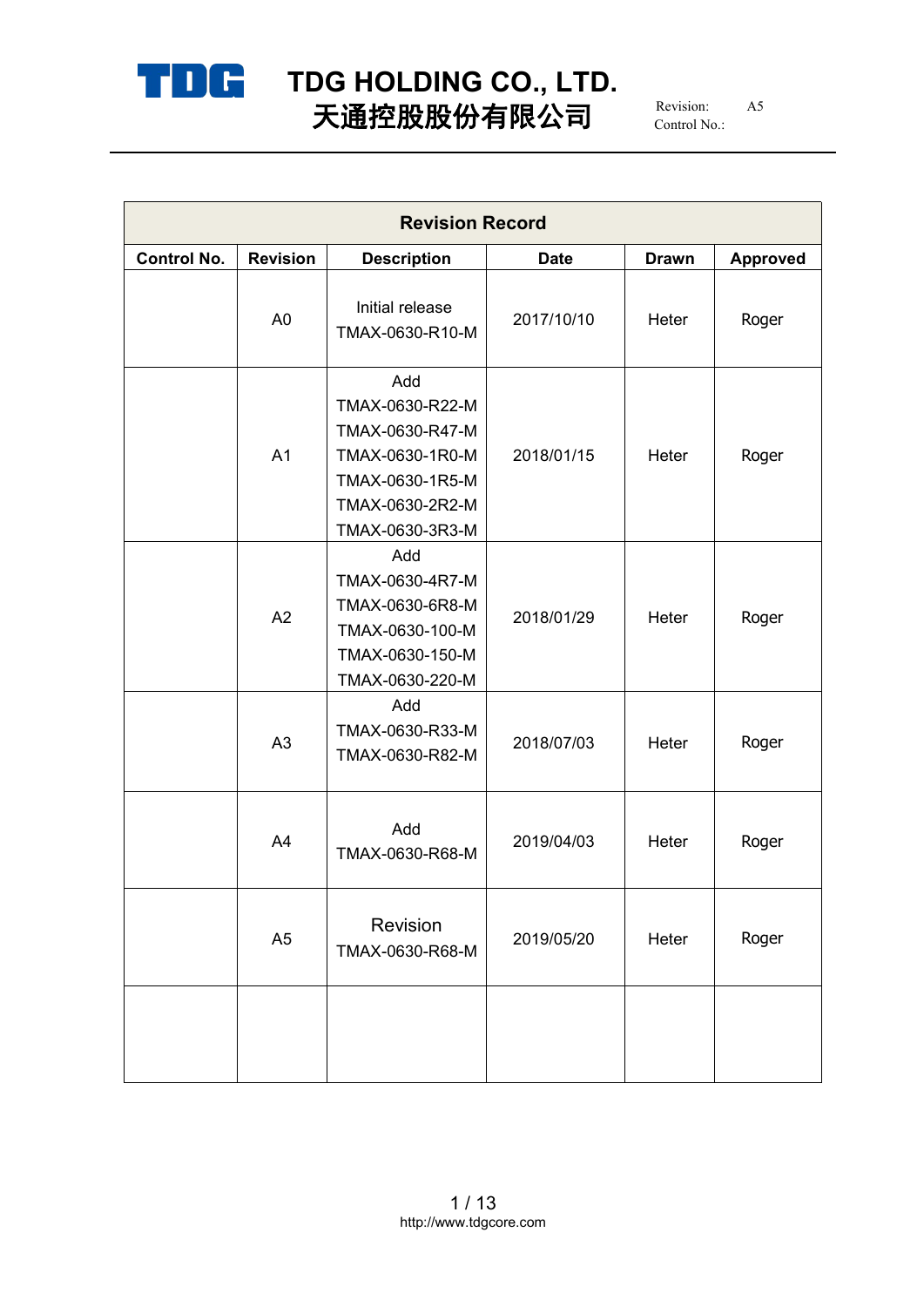

# **TDG HOLDING CO., LTD.**<br>
TX<del>HO</del>LDING **CO., LTD.** 天通控股股份有限公司

Revision: Control No.:

# **TMAX-0630-XXX-M Molded Power Inductor**

#### **Features**

- Low profile
- Low core loss and low DCR
- High rated current
- High performance (Isat) realized by metal dust core
- RoHS compliant and Halogen Free
- Low EMI and low noise

## **Applications**

- Voltage Regulator Module
- DC/DC converters
- Thin type on-board power supply module for exchanger
- **•** Graphics cards
- Laptops and PCs
- SSD modules

## **Product Description**



### **Dimensions** in millimeters



|   | <b>7.4 Max</b> |
|---|----------------|
| B | $6.6 + 0.2$    |
| C | 3.0 Max.       |
|   | $3.0 + 0.3$    |
| F | $1.6 + 0.5$    |
|   | $0 - 0.15$     |
|   |                |

2 / 13 http://www.tdgcore.com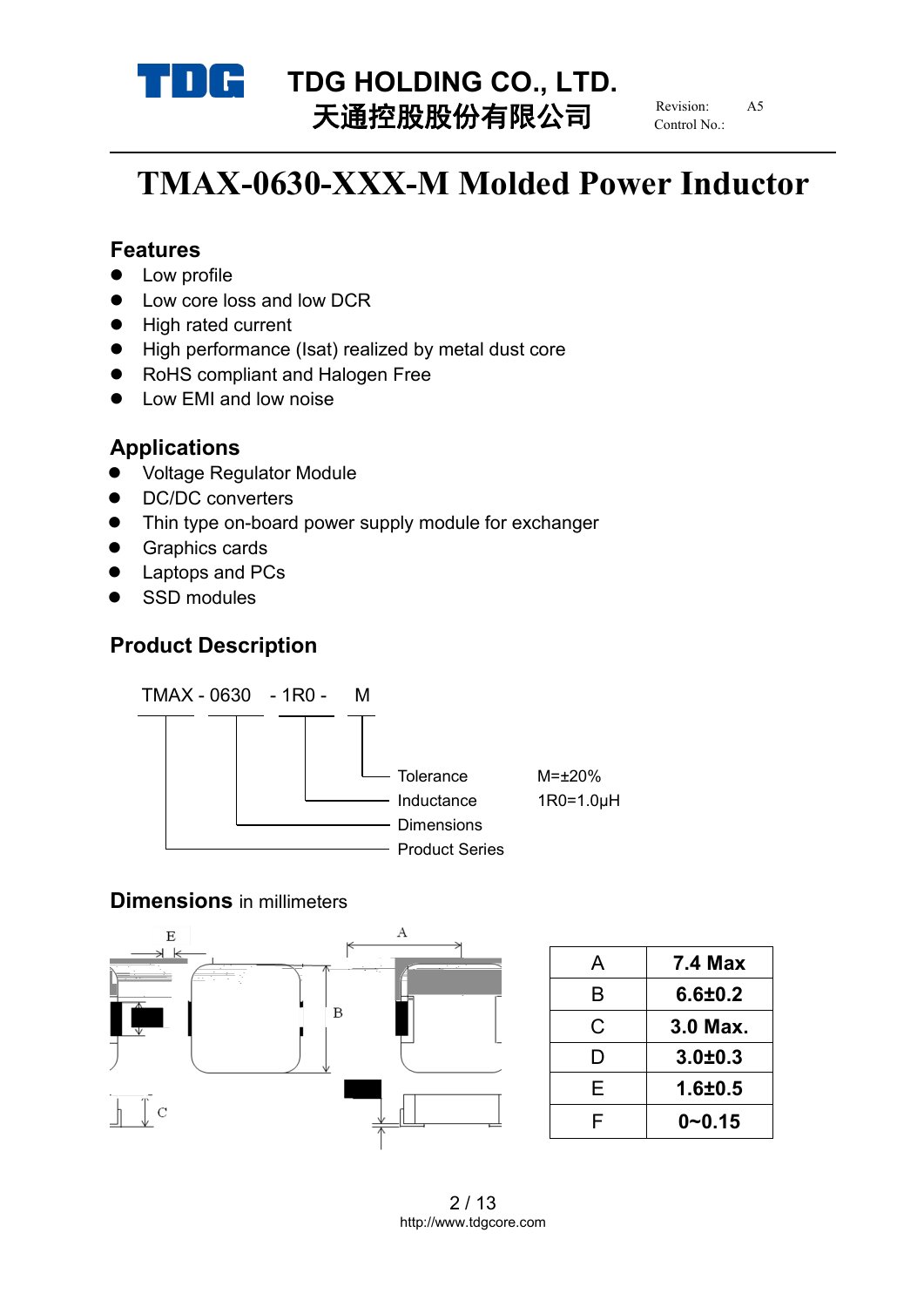

# **TDG HOLDING CO., LTD.**<br>
TXE **HOLDING CO., LTD.** 天通控股股份有限公司

Revision: Control No.:

# **Recommend Land Pattern Dimensions** in millimeters



## **Marking**

- The inductor is marked with a 6-digit code by ink.
- For example:  $1R0 \rightarrow 1.0\mu$ H,  $R10 \rightarrow 0.1\mu$ H.



## **Specifications**

|                 | Inductance   |           | $DCR$ (m $\Omega$ ) |      | <b>Saturation</b> | <b>Heat Rating</b> |
|-----------------|--------------|-----------|---------------------|------|-------------------|--------------------|
|                 |              |           |                     |      | <b>Current</b>    | <b>Current</b>     |
| Part No.        |              |           |                     |      | Isat (Amps.)      | Idc (Amps.)        |
|                 | $L_0(\mu H)$ | Tolerance | Typ.                | Max. | Typ.              | Typ.               |
| TMAX-0630-R10-M | 0.10         | ±20%      | 1.0                 | 1.4  | 45                | 35                 |
| TMAX-0630-R22-M | 0.22         | ±20%      | 2.3                 | 2.8  | 34                | 24                 |
| TMAX-0630-R33-M | 0.33         | $±20\%$   | 3.0                 | 3.5  | 25                | 21                 |
| TMAX-0630-R47-M | 0.47         | ±20%      | 3.7                 | 4.1  | 20                | 18                 |
| TMAX-0630-R68-M | 0.68         | ±20%      | 5.35                | 5.70 | 17                | 15.5               |
| TMAX-0630-R82-M | 0.82         | ±20%      | 5.4                 | 6.0  | 16                | 14                 |
| TMAX-0630-1R0-M | 1.0          | ±20%      | 6.5                 | 7.4  | 15                | 12 <sub>2</sub>    |
| TMAX-0630-1R5-M | 1.5          | ±20%      | 9.5                 | 12.1 | 14                | 12                 |
| TMAX-0630-2R2-M | 2.2          | ±20%      | 12.8                | 15   | 10                | 9.5                |
| TMAX-0630-3R3-M | 3.3          | ±20%      | 18                  | 22   | 9.5               | 8.5                |
| TMAX-0630-4R7-M | 4.7          | $±20\%$   | 30.5                | 35   | 6.5               | 5.8                |
| TMAX-0630-6R8-M | 6.8          | ±20%      | 43                  | 48   | 6.0               | 5.0                |
| TMAX-0630-100-M | 10.0         | ±20%      | 62                  | 69   | 5.0               | 4.5                |
| TMAX-0630-150-M | 15.0         | ±20%      | 93                  | 105  | 4.0               | 3.5                |
| TMAX-0630-220-M | 22.0         | ±20%      | 160                 | 185  | 3.2               | 2.7                |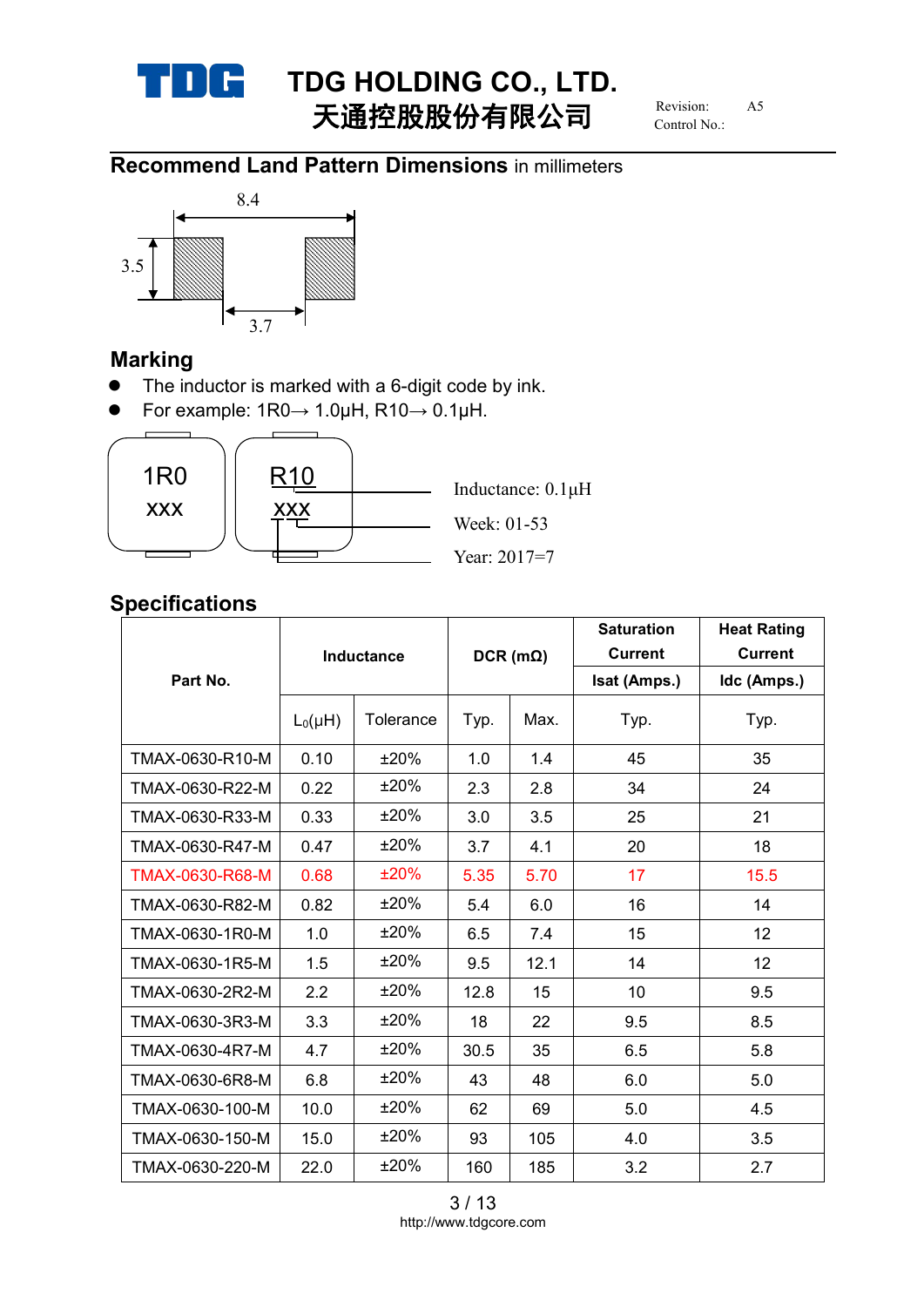

#### **Notes:**

- 1. All test data is referenced to 23±3 °C and 45%RH to 70%RH ambient.
- 2. Test Instruments 3260B LCR Meter, 3265B Bias Current Source 100kHz,1V EUCOL-U2516B DC Low ohm meter.
- 3. Operating temperature range 55 °C to + 125 °C ambient + self-temp. rise .
- 4. Isat: DC current (A) that will cause  $L_0$  to drop approximately 30 %.
- 5. Idc: DC current (A) that will cause an approximate ΔT of 40 °C.
- 6. The part temperature (ambient + temp. rise) should not exceed 125 °C underworst case operating conditions. Circuit design, component placement, PWB trace size and thickness, airflow and other cooling provisions all affect the part temperature. Part temperature should be verified in the end application.
- 7. The rated current as listed is either the saturation current or the heat rating current depending on which value is lower.



### **Inductance and Temperature Rise vs. DC Current**

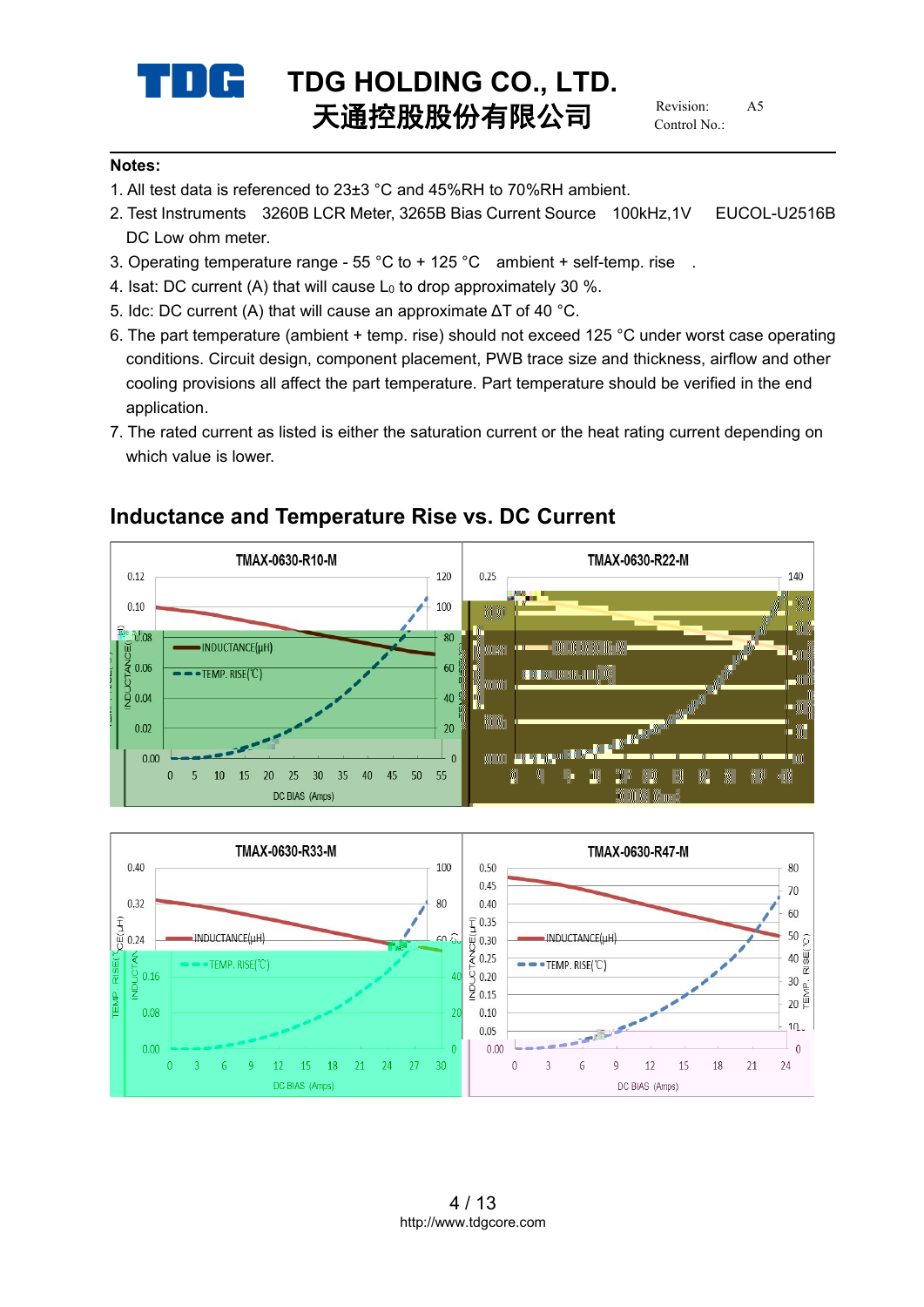

# **TDG HOLDING CO., LTD.**<br> **T THEREALL** 天通控股股份有限公司

Revision: Control No.:





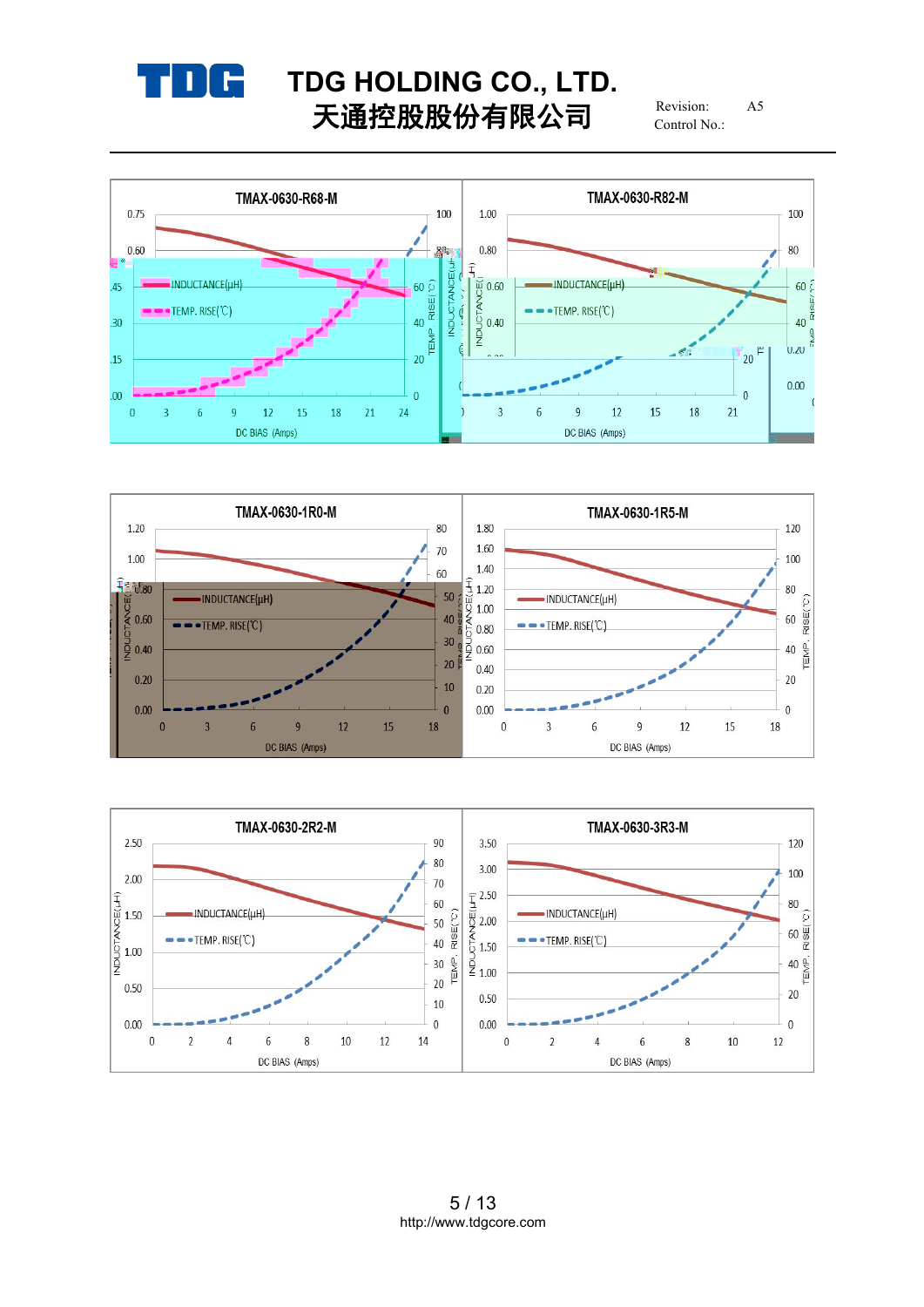

# **TDG HOLDING CO., LTD.**<br> **T THEREALL** 天通控股股份有限公司

Revision: Control No.:





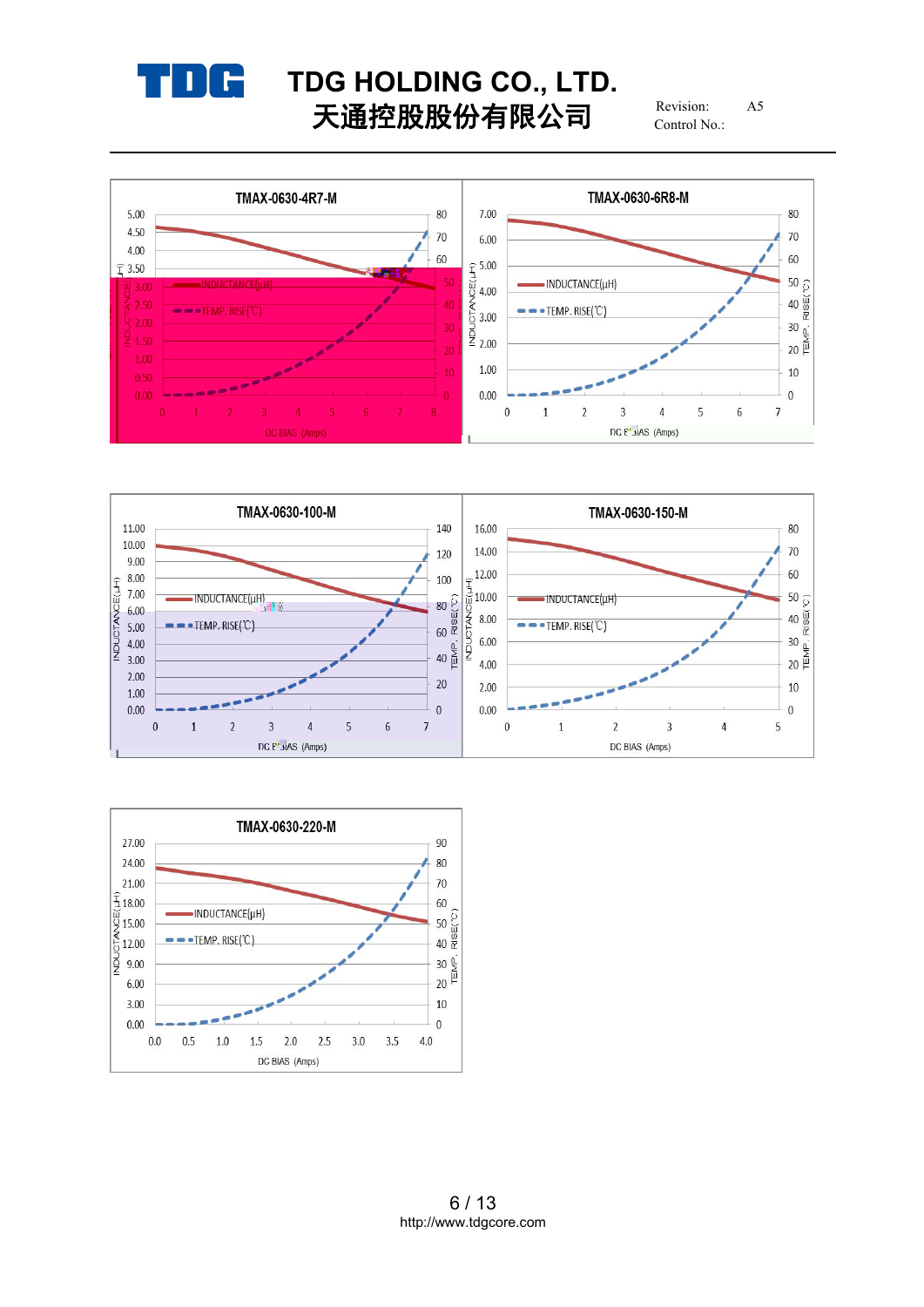

# **TDG HOLDING CO., LTD.**<br>
EXPERIENCE **Revision:** As 天通控股股份有限公司

Revision: Control No.:

# **Reliability:**

| <b>Item</b>   | <b>Test Method</b>                                                                                                                                                                                          | <b>Specification and Requirement</b>                                                                 |
|---------------|-------------------------------------------------------------------------------------------------------------------------------------------------------------------------------------------------------------|------------------------------------------------------------------------------------------------------|
| Solderability | Solder heat proof:<br>1. Preheating: $160 \pm 10^{\circ}$ C for 90 seconds<br>2. Retention time: $245 \pm 5$ for $2 \pm 1$<br>$0.5$ seconds                                                                 | The surface of terminal immersed<br>shall be minimum of 95% covered<br>with a new coating of solder. |
| Vibration     | 1. Vibration frequency:<br>(10Hz to 55Hz to10Hz) in 60 seconds<br>as a period<br>2. Vibration time:<br>period cycled for 2 hours in each of 3<br>mutual perpendicular directions<br>3.Amplitude: 1.5mm max. | $\Delta L/L_0 \leq \pm 5\%$<br>No mechanical damage such as                                          |
| Shock         | 1. Peak value: 100 G<br>2. Duration of pulse: 11ms<br>3.3 times in each positive and negative<br>direction of 3 mutual perpendicular<br>directions                                                          | break.                                                                                               |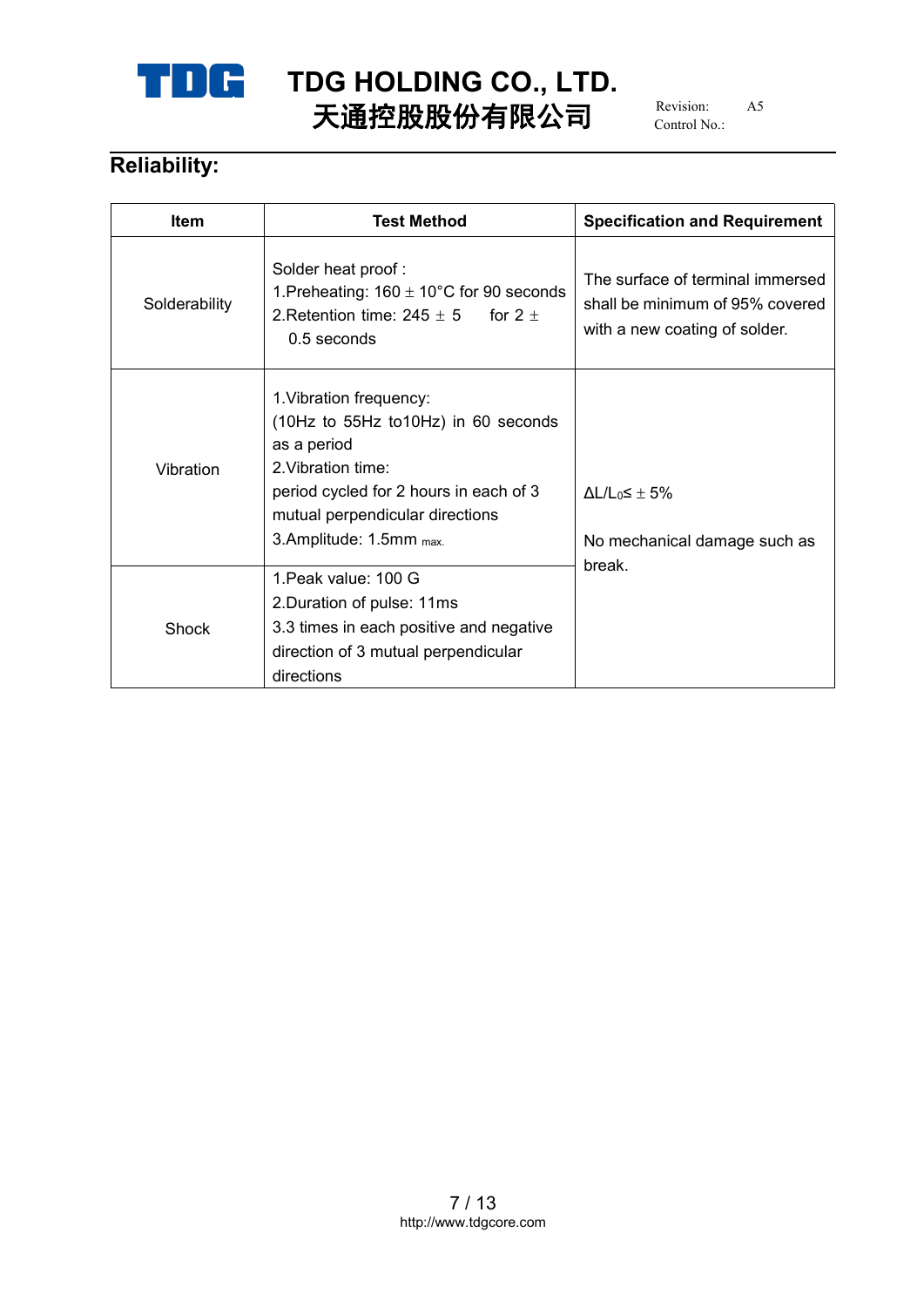

# **TDG HOLDING CO., LTD.**<br>
FX **EXPLANA** 天通控股股份有限公司

Revision: Control No.:

# **Reliability:**

| Item                                  | <b>Test Method</b>                                                                                                                                                                                                                                                                                                      | <b>Specification and Requirement</b> |  |
|---------------------------------------|-------------------------------------------------------------------------------------------------------------------------------------------------------------------------------------------------------------------------------------------------------------------------------------------------------------------------|--------------------------------------|--|
| <b>Thermal Shock</b>                  | 1. Repeat 100 cycle as follow:<br>$(-55 \pm 2^{\circ}C,30 \pm 3$ minutes) $\rightarrow$ (Room<br>temperature, 5 minutes) $\rightarrow$ (+125 ± 2°C,30<br>$\pm$ 3minutes) $\rightarrow$<br>(Room temperature, 5 minutes)<br>2. Recovery: $48 + 4 / - 0$ hours of recovery<br>under the standard condition after the test |                                      |  |
| <b>High Temperature</b><br>Resistance | 1. Environment Temperature : $85 \pm 2^{\circ}$ C<br>2. Applied Current: Rated current<br>3. Duration : 1,000 + 4 / - 0 hours                                                                                                                                                                                           | $\Delta L/L_0 \leq \pm 5\%$          |  |
| Humidity<br>Resistance                | 1. Environment Temperature: $60 \pm 2^{\circ}$ C<br>2. Relative Humidity: 90~95%<br>3. Duration: 1,000 + 4 / - 0 hours                                                                                                                                                                                                  | No distinct damage in<br>appearance. |  |
| Low Temperature<br><b>Store</b>       | 1. Store temperature: -55 $\pm$ 2°C for total<br>$1,000 + 4 / - 0$ hours                                                                                                                                                                                                                                                |                                      |  |
| <b>High Temperature</b><br>Store      | 1. Store temperature: $+125 \pm 2^{\circ}$ C for total<br>$1,000 + 4 / - 0$ hours                                                                                                                                                                                                                                       |                                      |  |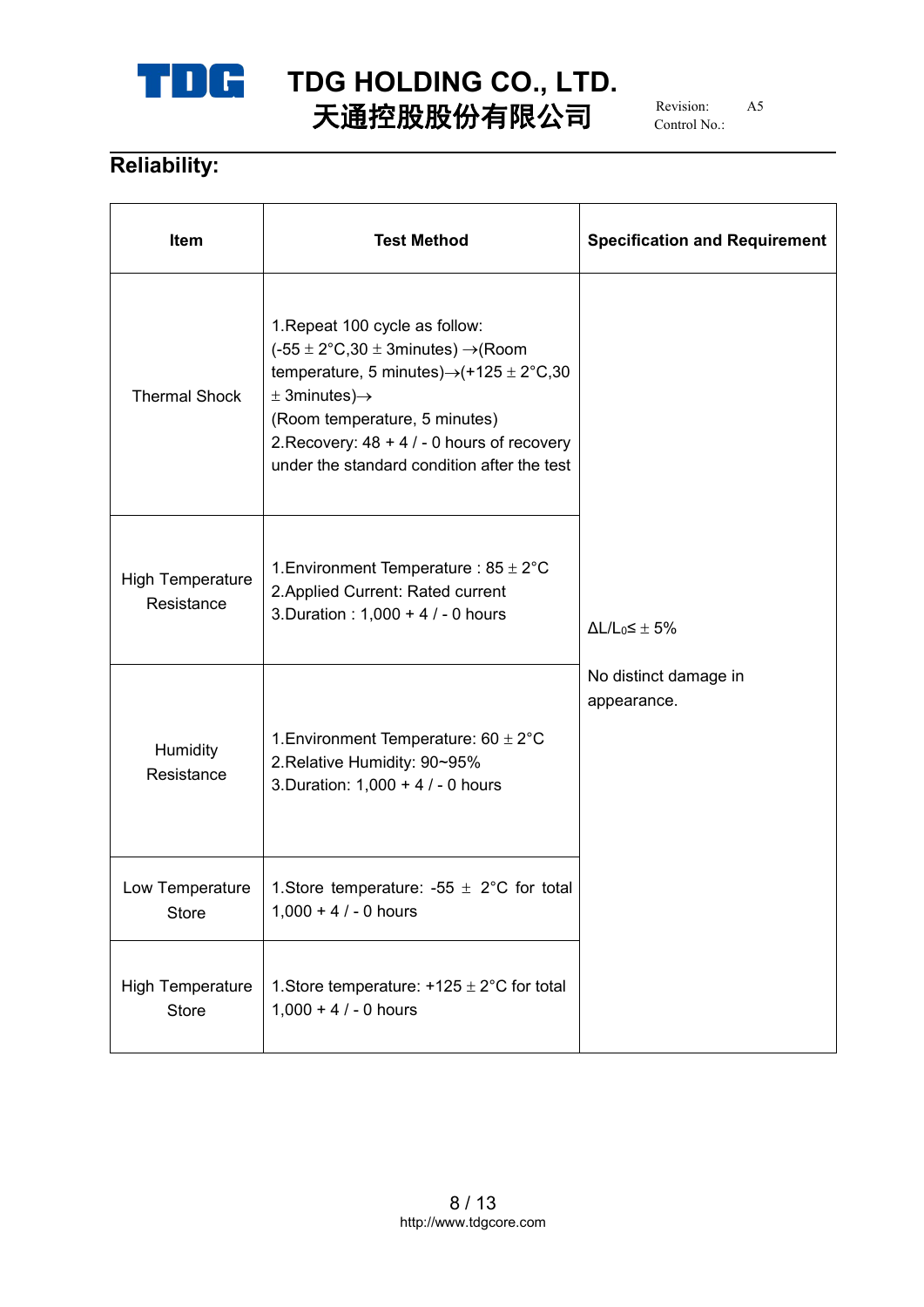

# **TDG HOLDING CO., LTD.**<br>
FX **HOLDING CO., LTD.** 天通控股股份有限公司

Revision: Control No.:

# **Packaging Dimensions** in millimeters



| G             |               |               |                 |                |                |
|---------------|---------------|---------------|-----------------|----------------|----------------|
| $7.2 \pm 0.1$ | $7.5 \pm 0.1$ | $3.6 \pm 0.1$ | $0.35 \pm 0.05$ | $12.0 \pm 0.1$ | $16.0 \pm 0.3$ |
| J             |               |               |                 |                |                |
| Φ1.50 $±$ 0.1 | Φ1.50 $±$ 0.1 | $2.0 \pm 0.1$ | $4.0 \pm 0.1$   | $7.5 \pm 0.1$  | $1.75 \pm 0.1$ |

## **Reel Dimensions** in millimeters



|                                | Color       |
|--------------------------------|-------------|
| $16.0 \pm 0.5$   2.0 $\pm$ 0.2 | <b>Blue</b> |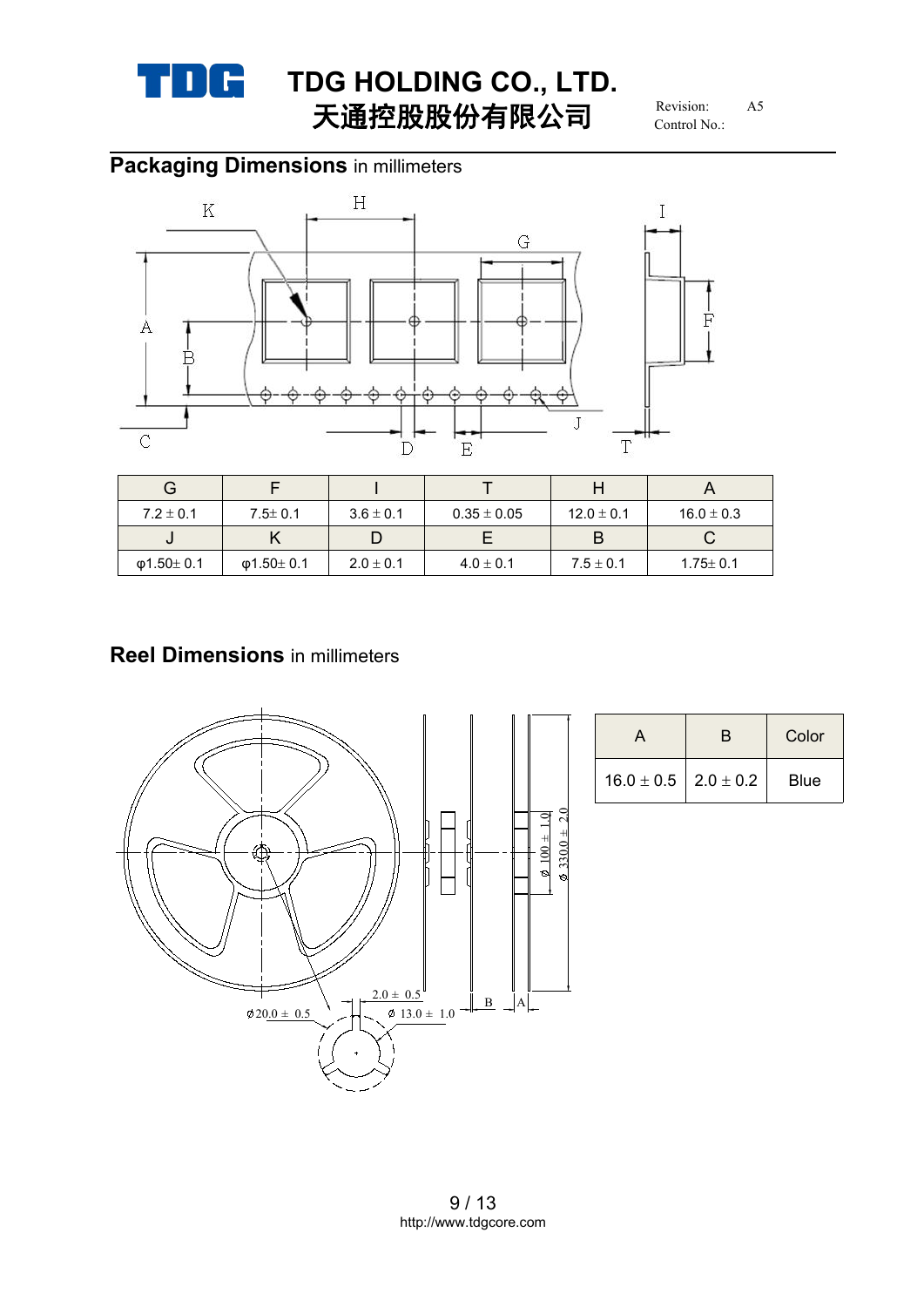

# **Peeling of top cover tape**

- The peeling speed shall be about 300 mm/minute.
- The peeling force shall be between 0.1 to 0.7 N.

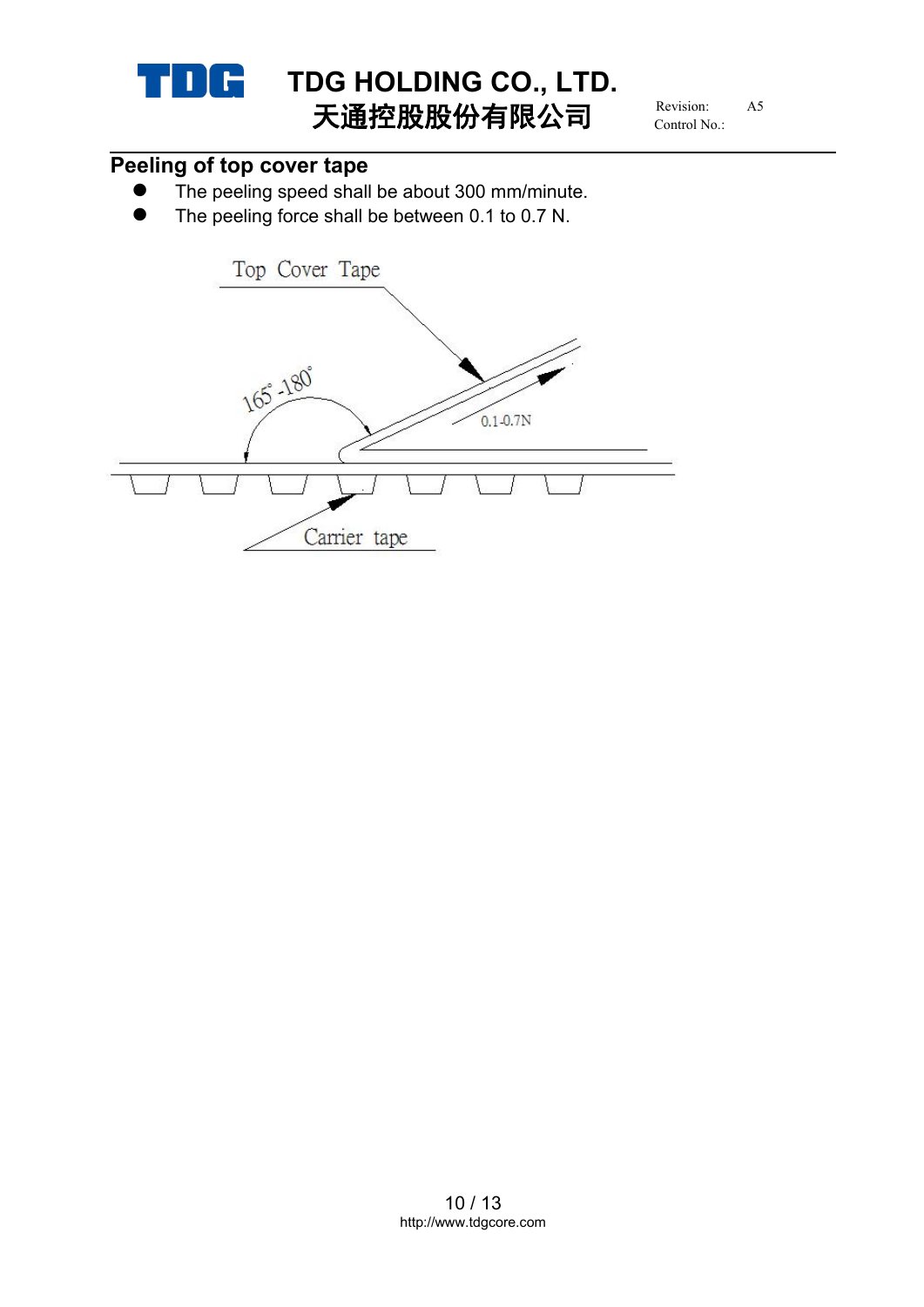

## **Reflow Profile**



#### **Table1-StandardSnPb Solder(Tc)**

| Package<br><b>Thickness</b> | Volume<br>mm <sup>3</sup><br>350 | Volume<br>mm <sup>3</sup><br>350 |
|-----------------------------|----------------------------------|----------------------------------|
| 2.5 <sub>mm</sub>           | 235                              | 220                              |
| 2.5 <sub>mm</sub>           | 220                              | 220                              |

#### **Table2-Lead(Pb)Free Solder(Tc)**

| Package<br><b>Thickness</b> | Volume<br>mm <sup>3</sup><br>350 | Volume<br>mm <sup>3</sup><br>350-2000 | Volume<br>mm <sup>3</sup><br>>2000 |
|-----------------------------|----------------------------------|---------------------------------------|------------------------------------|
| 1.6 <sub>mm</sub>           | 260                              | 260                                   | 260                                |
| $1.6 - 2.5$ mm              | 260                              | 250                                   | 245                                |
| $>2.5$ mm                   | 250                              | 245                                   | 245                                |

#### **Reference JDEC J-STD-020(latest revision)**

| <b>Profile Feature</b>                                                 |                                   | <b>Standard SnPb solder</b> | Lead(Pb) Free Solder |
|------------------------------------------------------------------------|-----------------------------------|-----------------------------|----------------------|
| •Temperature min. (Tsmin)                                              |                                   | 100                         | 150                  |
| Preheat and Soak                                                       | •Temperature max.(Tsmax)          | 150                         | 200                  |
|                                                                        | $\bullet$ Time(ts):Tsmin to Tsmax | 60-120 Seconds              | 60-120 Seconds       |
| Average ramp up rate TL to Tp                                          |                                   | /Second Max.<br>3           | /Second Max.<br>3    |
| Liquidous temperature(TL)                                              |                                   | 183                         | 183                  |
| Time at liquidous (tL)                                                 |                                   | 60-150 Seconds              | 60-150 Seconds       |
| Peak package body temperature(Tp)*                                     |                                   | Table 1                     | Table 2              |
| Time (tp)**within 5 of the specified classification<br>temperature(Tc) |                                   | 20 seconds**                | 30seconds**          |
| Average ramp-down rate Tp to TL                                        |                                   | /Second Max.<br>6           | /Second Max.<br>6    |
| Time 25                                                                | to Peak Temperature               | 6 Minutes Max.              | 8 Minutes Max.       |

\*Tolerance for peak profile temperature (Tp) is defined as a supplier minimum and a user maximum.

\*\* Tolerance for time at peak profile temperature (tp) is defined as a supplier minimum and a user maximum.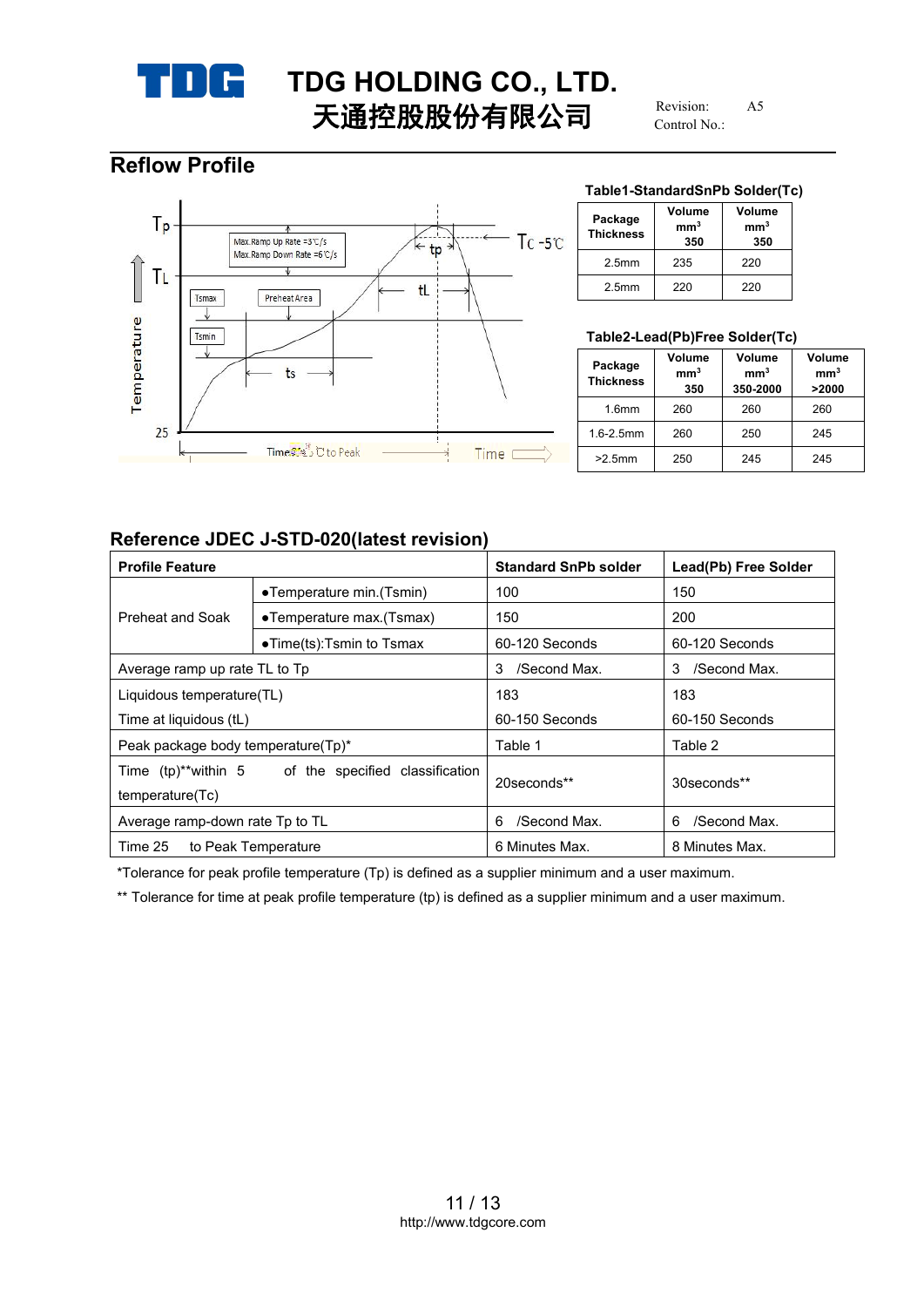

# **TDG HOLDING CO., LTD.**<br>
TX<del>LDIN</del>IN (1)  $\pm$  55 1) Revision AS 天通控股股份有限公司

 $R$ evision: Control No.:

## **Numbers of taping**

● 1,500 pieces/reel

# **Label marking**

- The following items shall be marked on the production and shipping
- Label on the reel

## **Production Label Shipping Label**

- 
- 
- 
- 
- 

- Part No. Customer's Name
- $\checkmark$  Description  $\checkmark$  Customer's Part No.
- Quantity Manufacturer's Part No.
- $\checkmark$  Produce No.  $\checkmark$  Manufacturer's Name
- $\checkmark$  Taping No.  $\checkmark$  Manufacturer's Country

# **Care note for use**

- **► Storage Condition: Temperature 25 to 35°C, Humidity 45 to 75% RH**
- **Use Temperature**:
- $\checkmark$  Minimum Temperature: -55°C Ambient temperature of molded power inductor.
- $\checkmark$  Maximum Temperature: +125°C The value of temperature including ambient of the transformer and temperature rise of molded power inductor.
- $\checkmark$  There is not a problem from -55°C ~ +125°C in a reliability test.
- $\checkmark$  However, this is not meant a temperature grade guarantee of UL.

**Model:** When this molded power inductor was used in a similar or new product to the original one, sometimes it might be unable to satisfy the specifications due to difference of condition of usage.

**Drop:** If the molded power inductor suffered mechanical stress such as drop, characteristics may become poor (due to damage on coil bobbin, etc.).Never use such stressed molded power inductor.